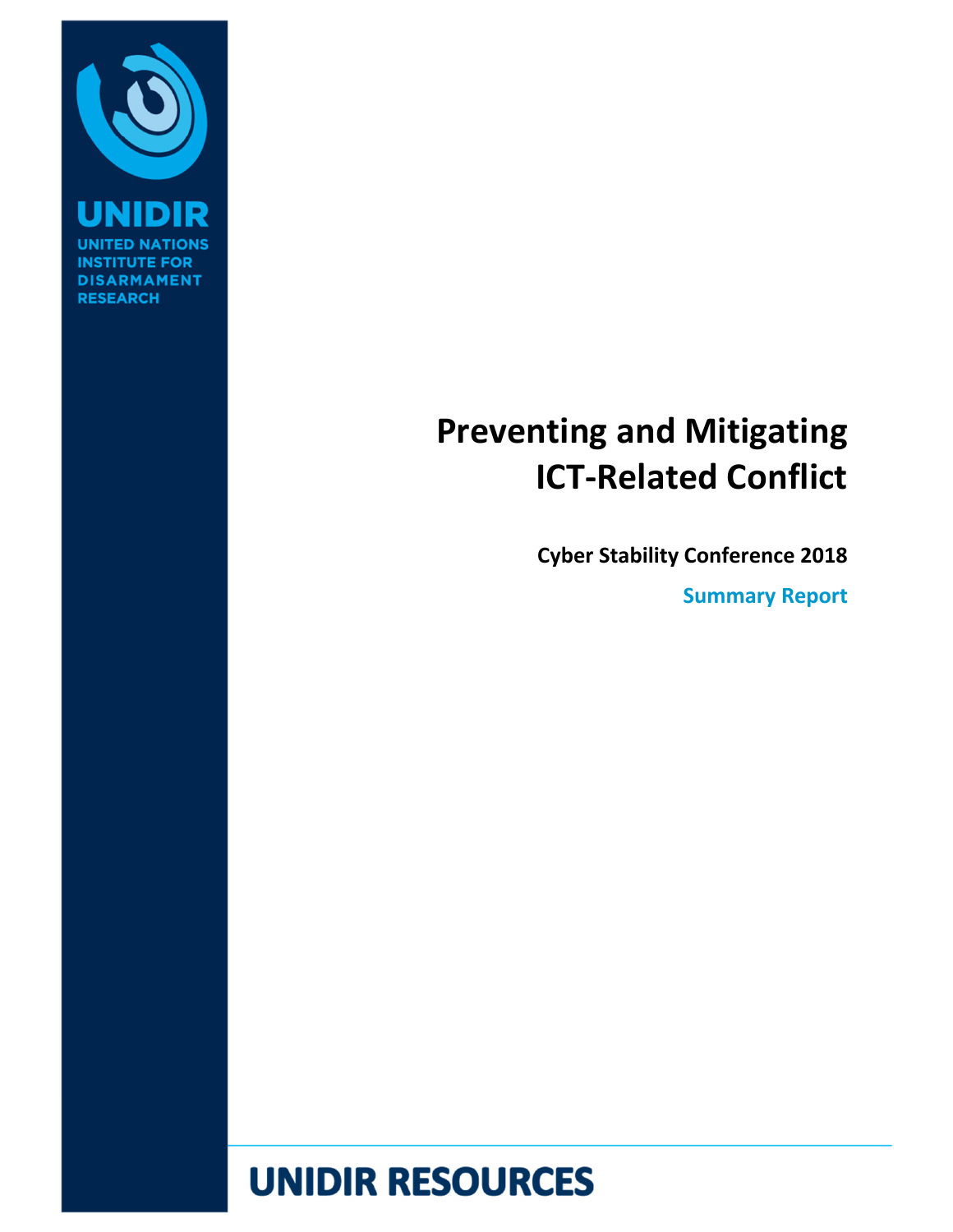#### **Acknowledgements**

Support from UNIDIR core funders provides the foundation for all of the Institute's activities. This conference was supported by the Governments of France, Germany and the Russian Federation.

This report was drafted by Dr Camino Kavanagh, non‐resident researcher at UNIDIR.

#### **About UNIDIR**

The United Nations Institute for Disarmament Research (UNIDIR)—an autonomous institute within the United Nations—conducts research on disarmament and security. UNIDIR is based in Geneva, Switzerland, the centre for bilateral and multilateral disarmament and non-proliferation negotiations, and home of the Conference on Disarmament. The Institute explores current issues pertaining to a variety of existing and future armaments, as well as global diplomacy and local tensions and conflicts. Working with researchers, diplomats, government officials, NGOs and other institutions since 1980, UNIDIR acts as a bridge between the research community and Governments. UNIDIR activities are funded by contributions from Governments and donor foundations.

#### **Note**

The designations employed and the presentation of the material in this publication do not imply the expression of any opinion whatsoever on the part of the Secretariat of the United Nations concerning the legal status of any country, territory, city or area, or of its authorities, or concerning the delimitation of its frontiers or boundaries. The views expressed in the publication are the sole responsibility of the individual authors. They do not necessary reflect the views or opinions of the United Nations, UNIDIR, its staff members or sponsors.

> www.unidir.org © UNIDIR 2018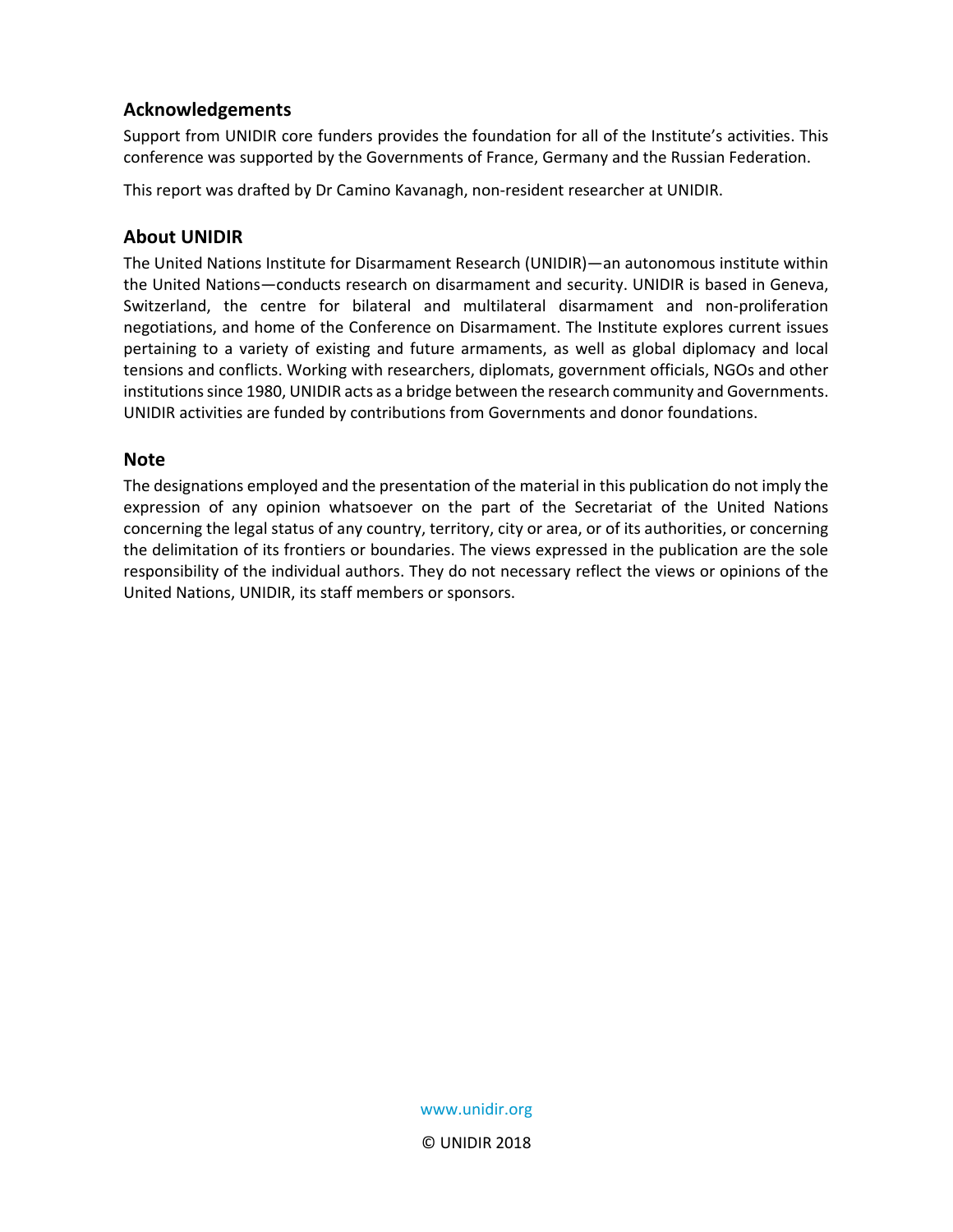#### **Contents**

| 1            |                                                                                               |  |
|--------------|-----------------------------------------------------------------------------------------------|--|
| $\mathbf{2}$ |                                                                                               |  |
|              | Preventing and Mitigating the Risk of Conflict Stemming from the Malicious Use of ICT:        |  |
|              | Regional Opportunities and Mechanisms to Prevent and Mitigate Conflict  2                     |  |
|              | The Role of the Private Sector in Countering the Proliferation of Malicious ICT Capabilities, |  |
|              |                                                                                               |  |
| 3            |                                                                                               |  |
|              |                                                                                               |  |
|              |                                                                                               |  |
|              |                                                                                               |  |
|              |                                                                                               |  |
|              |                                                                                               |  |
|              |                                                                                               |  |
|              |                                                                                               |  |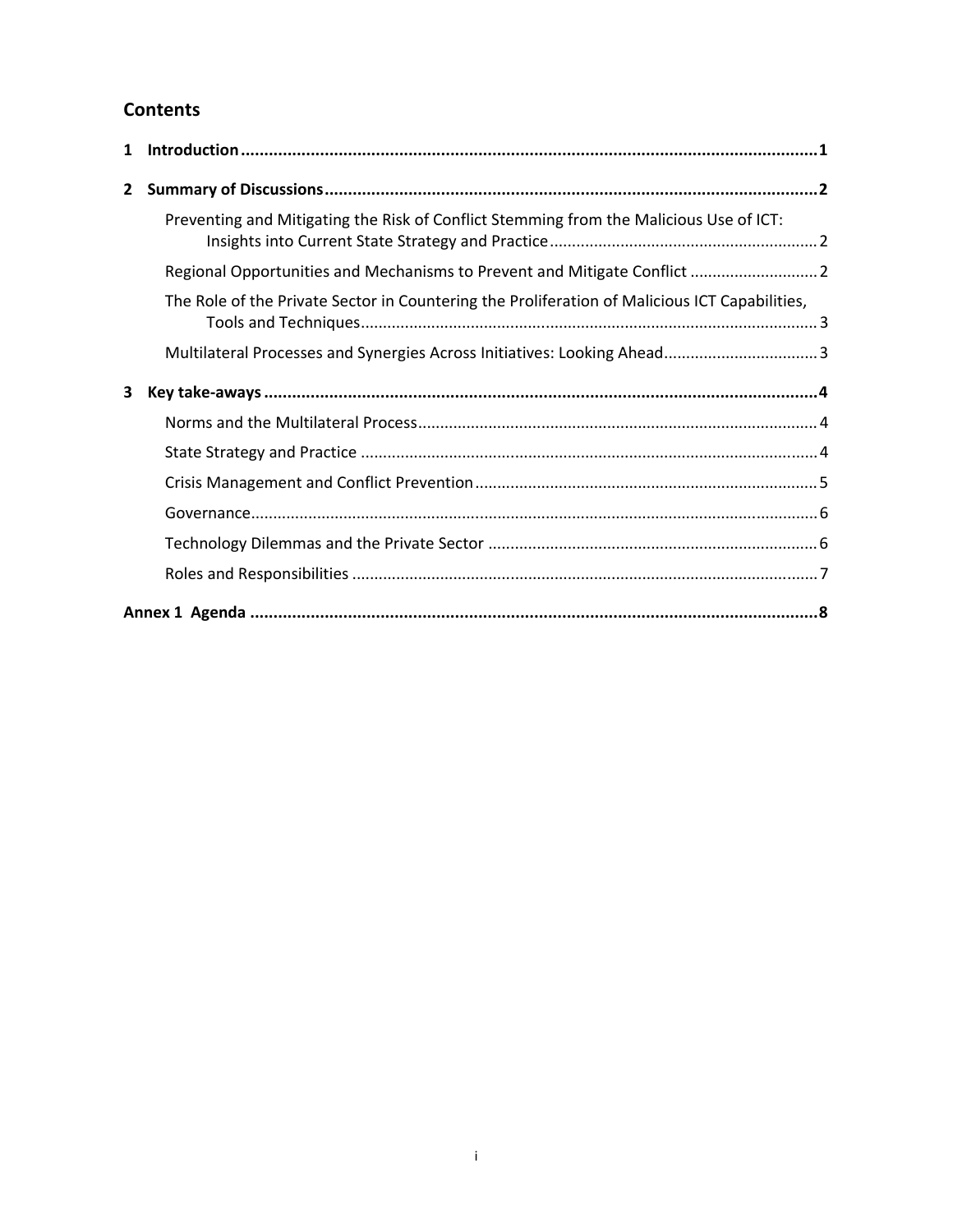### **List of acronyms and abbreviations**

| <b>APT</b>    | Advanced persistent threats                       |
|---------------|---------------------------------------------------|
| <b>CBMs</b>   | Confidence-building measures                      |
| <b>GGE</b>    | <b>Group of Governmental Experts</b>              |
| <b>ICAO</b>   | International Civil Aviation Organization         |
| ICT           | Information and Communications Technologies       |
| IoT           | Internet of Things                                |
| <b>IVEP</b>   | International Vulnerabilities Equities Process    |
| <b>UN</b>     | <b>United Nations</b>                             |
| <b>UNIDIR</b> | United Nations Institute for Disarmament Research |
| <b>VEP</b>    | <b>Vulnerabilities Equities Process</b>           |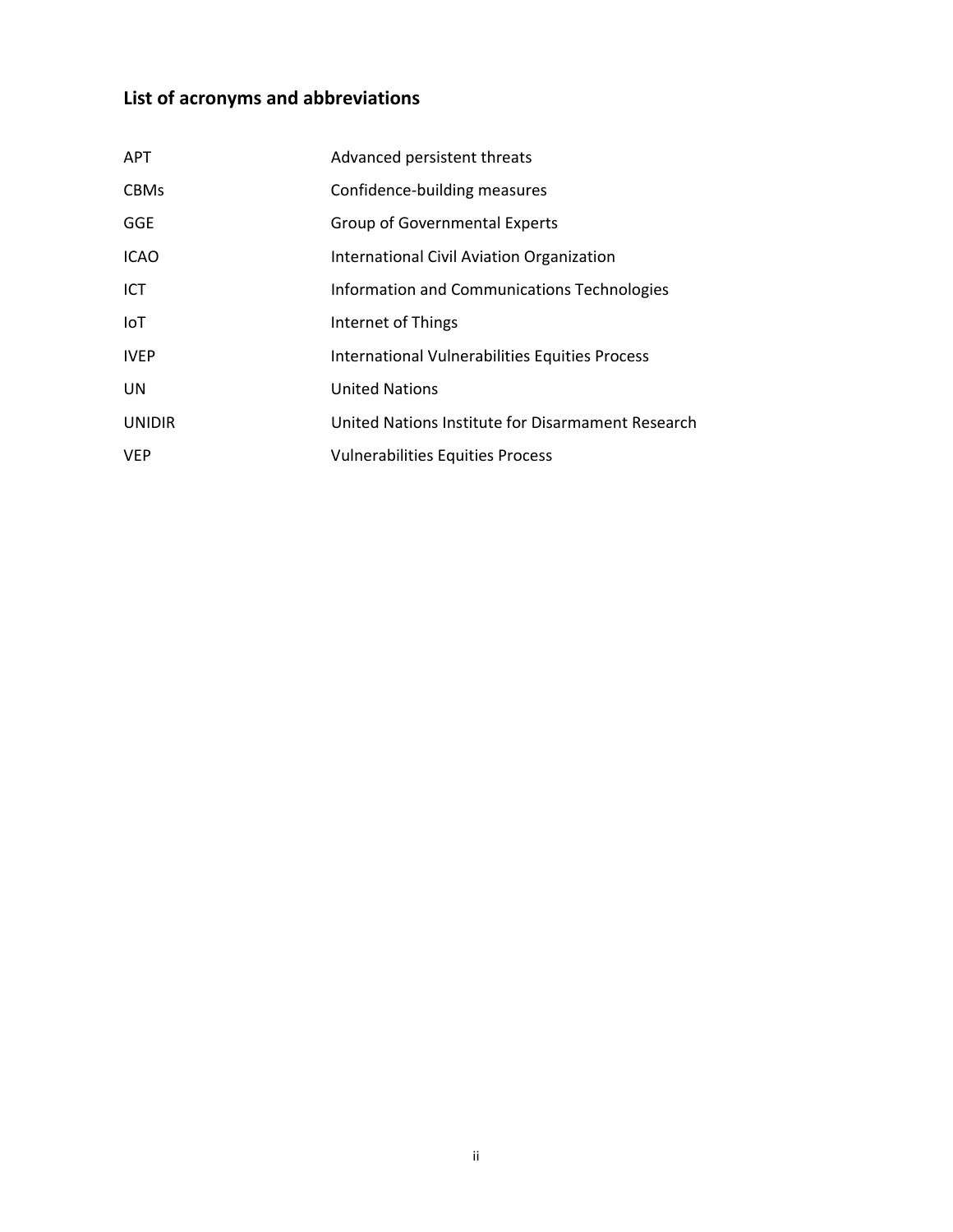## **1** Introduction

"We are living in dangerous times". This simple yet stark message, conveyed by the UN Secretary‐ General upon the release of his Disarmament Agenda<sup>1</sup> in May 2018, reflects an era of converging global challenges. A diminishing respect for international norms and institutions and a growing trust deficit is challenging the post‐War international order. Competition for power and influence across all strategic environments is giving rise to increasing instability.

Against this backdrop, destabilizing activities involving the use of Information and Communications Technologies (ICT) by State and non‐State actors is of deepening concern. States have repeatedly asserted that managing the escalatory potential of these activities and the uncertainties surrounding them is a core objective of the international community. In response, they have pushed for more predictable and responsible behaviours; mechanisms that can build trust and confidence between States, manage crisis and prevent conflict; and more resilient and secure technologies. This notwithstanding, the gap between our collective aspirations and the practice and behaviours of States and other actors seems to be widening. This gap poses real threats for international security: investing in efforts to narrow it is an urgent priority.

Identifying options and pathways to prevent and mitigate ICT‐related conflict was the focus of UNIDIR's 2018 Cyber Stability Conference, held in Geneva on 26 September 2018. The conference brought together representatives from government, the private sector, academia and civil society to explore current State strategy and practice; developments at regional level; private sector engagement; and prospects for reinvigorating multilateral engagement to address the growing threat of ICT‐related conflict. Through the lens of these different topics, the conference looked at the widening gap between our collective aspirations and State practice, identifying different approaches involving different actors to narrowing it.

This summary report identifies the main issues discussed as well as key take-aways from the conference. Recordings of the presentations are available on UNIDIR's website. Discussions at the meeting were conducted under Chatham House Rule.

<sup>1</sup> *Securing Our Common Future: An Agenda for Disarmament,* The United Nations Office for Disarmament Affairs, 2018.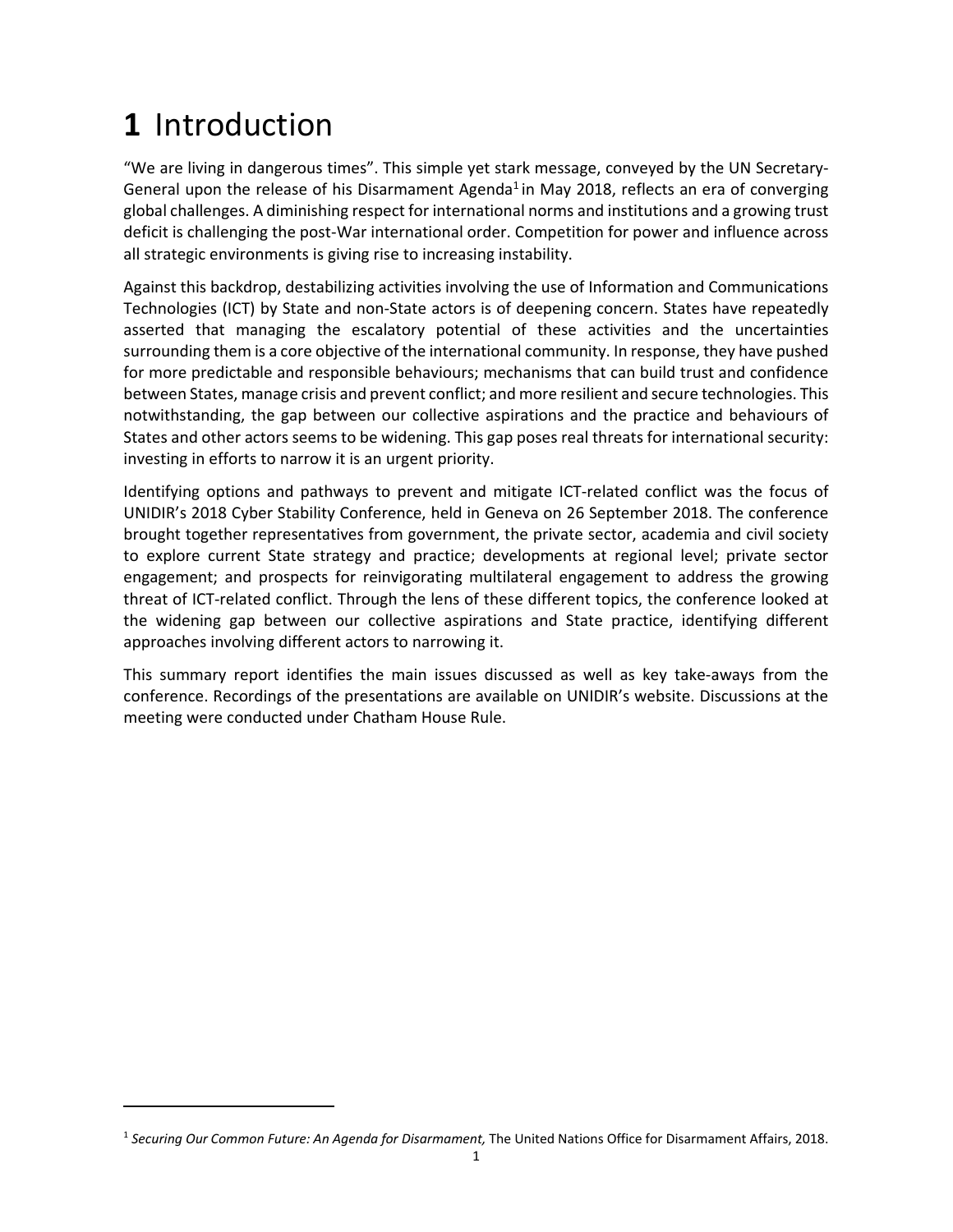# **2** Summary of Discussions

#### PREVENTING AND MITIGATING THE RISK OF CONFLICT STEMMING FROM THE MALICIOUS USE OF ICT: INSIGHTS INTO CURRENT STATE STRATEGY AND PRACTICE

#### **Mind the Gap!**

The widening gap between the collective aspirations of the international community regarding security and stability on the one hand, and the actual practices of States on the other was a central theme of the conference. There is a sharp disconnect between what States commit to in fora such as the UN Groups of Governmental Experts (GGEs), regional and sectoral fora and what intelligence and military services are reportedly authorized to do in the name of national security. Narrowing this gap should be a key priority for all States.

Against this context, participants discussed a number of intertwined ICT‐related insecurity dilemmas, including those of a national security, technological and commercial character, which pose serious risks to international and regional security and stability. Many of these are hard to separate from broader non-ICT related challenges currently affecting relations among States and between States and other actors. Deepening understanding of the inter-connected nature of these insecurity dilemmas is crucial for any strategy aimed at reducing the risk of conflict, yet the tools to do so are far from mature; the information required is not always accessible; the incentives are not always evident; and the parties needed to shape solutions are not always invited or available.

#### REGIONAL OPPORTUNITIES AND MECHANISMS TO PREVENT AND MITIGATE **CONFLICT**

#### **Bridging the Gap**

Important efforts are underway at the regional level to prevent and mitigate conflict stemming from the malicious use of ICT. Participants specifically discussed efforts by regional organizations to promote and implement the norms and confidence‐building measures (CBMs) recommended by the GGEs and to facilitate cooperation between States in managing immediate crises as well as medium‐ and longer‐term risk. Divergences in perceptions of threats and risk, and in capacities and resources within and across countries and regions, pose serious challenges to putting in place the requisite mechanisms and measures.

Nonetheless, progress is being made across regions, notably where certain cooperative and transparency measures are concerned. Showcasing that progress, and deriving and sharing lessons from specific experiences, is important for building trust. In some instances, a significant breach by criminal actors or conflict dynamics whereby one country has been the target of another country's offensive activities, have necessitated a steep learning curve in the technical and policy realms and have driven the allocation of resources. Distilling and sharing lessons from these experiences is important. Moving forward, a sustained effort to build up the necessary policy and technical capacity, including via regional organizations, the technical community and industry actors, remains crucial, as does the allocation of adequate resources. These steps can contribute significantly to bridging the gap between our international security goals and actual practice.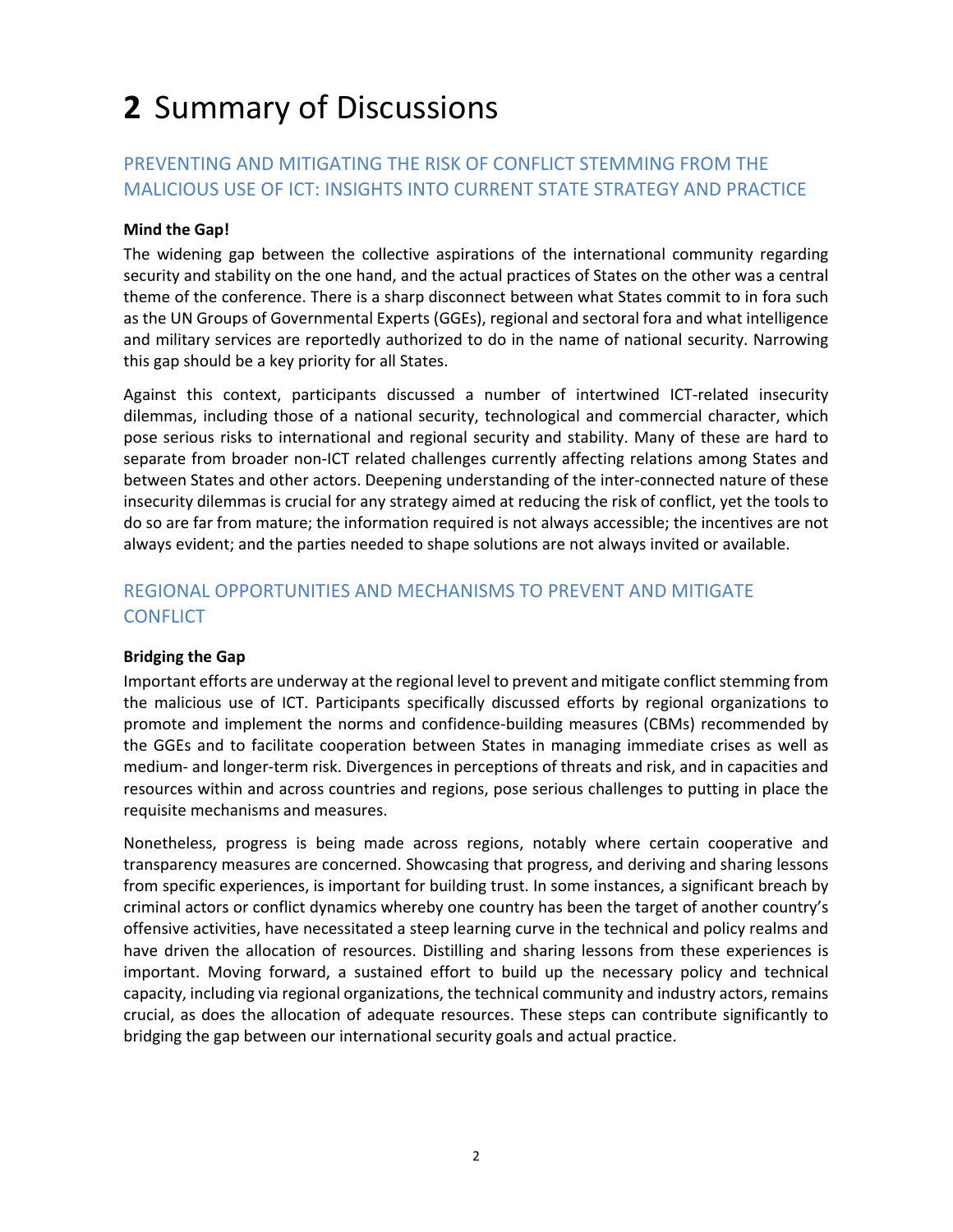#### THE ROLE OF THE PRIVATE SECTOR IN COUNTERING THE PROLIFERATION OF MALICIOUS ICT CAPABILITIES, TOOLS AND TECHNIQUES

#### **Securing the Gap**

States are not the only actors with responsibilities when it comes to cyberspace and international security. Private sector actors, too, are increasingly expected to shoulder responsibilities, particularly with regard to countering the spread of malicious ICT capabilities, tools and techniques. Participants discussed the evolving nature of the latter and some of the dynamics—market, national security and other—enabling their spread. Importantly, they highlighted some of the structural issues relating to the technology sector that continue to pose serious risks. For some participants, confronting these structural issues from a security and resilience perspective would help strengthen defence and would be a much more effective, sustainable and stable basis for dealing with malicious tools, techniques and activity than the current trend of serial patching and offensive posturing.

A number of industry actors are promoting initiatives to enhance security of ICT services and products, strengthen resilience and ensure their peaceful use. The challenge will be to both scale and frame them within a broader information assurance policy framework at national and international levels. The conference discussed a new government‐backed initiative aiming to bring different actors under one umbrella and promote coherence and consistency of effort (the Paris Roadmap for Trust and Security in Cyberspace).<sup>2</sup> Also presented was a proposal for a technology norm—an International Vulnerability Equities Process. By focusing on strengthening the overall security and resilience of technology products and services, the proposed norm would help contain the spread of vulnerabilities and their malicious use, and shift the current focus from offense to defence.

#### MULTILATERAL PROCESSES AND SYNERGIES ACROSS INITIATIVES: LOOKING AHEAD

#### **Negotiating the Gap**

The discussion around existing processes and initiatives centred largely on our shared responsibility of—and mutual interest in—contributing to international stability and security through actions in cyberspace. For many, establishing patterns—or even a culture—of responsible State behaviour can help generate trust and improve transparency. History has shown that practical measures such as establishing channels for communication and information sharing help reduce the risk of conflict. Greater clarity of how existing rules can be applied can help foster their adherence and identify where new rules might be required. Nonetheless, the fact that the legitimacy of the post-Cold War rules‐based order is eroding poses a serious challenge to the emergence of a rules‐based culture in this area.

To tackle the growing gap, participants considered potential next steps within the UN to build on the work of previous GGEs as well as a number of complementary initiatives. A proposal for a draft resolution was also discussed.<sup>3</sup> Diverging views on the work of the GGEs and how to carry the discussions forward were sharply evident. Despite these divergences, there was wide agreement about the need to continue expert discussions within the framework of the UN, although getting to yes on the 'what' and the 'how' will be challenging. In this respect, all eyes are on the UN General Assembly First Committee deliberations in October.

<sup>2</sup> The proposal was presented by France in the form of a non‐paper. The initiative will be formally launched during Paris Peace Forum in November 2018.

<sup>&</sup>lt;sup>3</sup> The proposal was described in a statement by the Russian Federation presented during the Conference.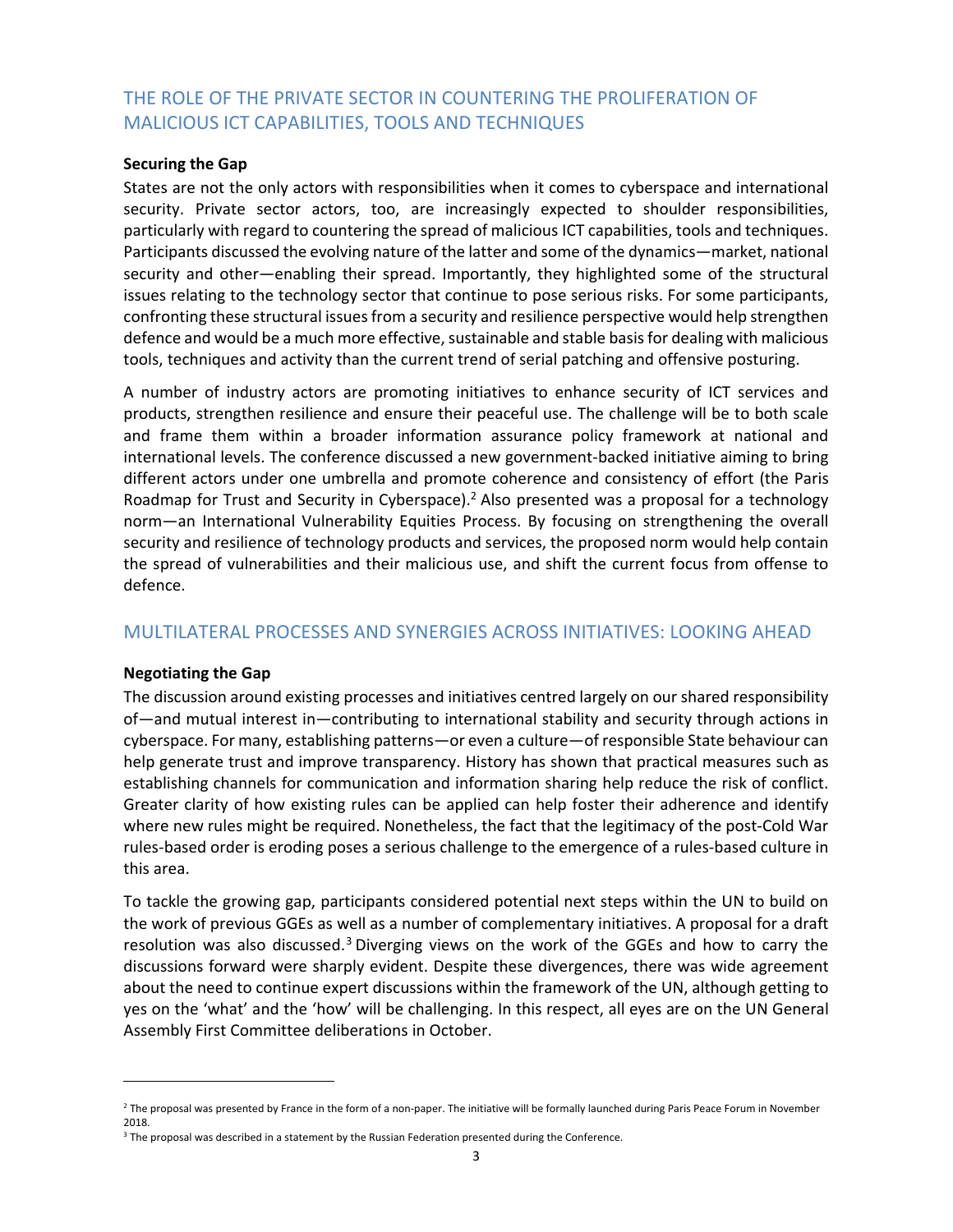# **3** Key take‐aways

#### NORMS AND THE MULTILATERAL PROCESS

Significant emphasis was placed on the **importance of both operationalizing and universalizing the framework** (or package agreement) that has emerged from multilateral efforts over the past two decades. The core elements of this framework stem from the work of the GGEs on international law, non-binding norms, rules and principles for the responsible behaviour of States, and confidence, cooperative and capacity building measures.

Without clarity and transparency of action and the requisite capacities and resources, progress on implementing the recommendations of the GGEs will remain fitful. Closing these gaps is therefore crucial. To this end, some participants stressed the **need for greater clarity on how States apply existing international law and norms of behaviour in cyberspace**. There are several ways to do this: through national statements and national policy and strategy; through the promotion and development of CBMs via regional groups and targeted capacity‐building programmes; and through reporting or dialogue at the UN.

**For some participants, the focus on operationalization is misguided**, and additional work needs to be done to develop more universal norms, rules and principles under the auspices of the UN. A specific proposal for a new First Committee resolution was presented. Framed as a code of conduct, it draws language from some of the GGE reports, as well as language from other documents.

For others, operationalizing and universalizing the work of the GGEs involves responding to the UN General Assembly's call for **States to be guided in their use of ICT by the report of the 2015 GGE and the recommendations therein**. Some participants pressed home the urgency of this call, noting that the failure of States to adhere to the norms recommended by the GGE is driving the growing reliance on offensive capabilities and increasing instability internationally. Implementing the GGE recommendations can help reduce risk and identify gaps in the existing normative framework, build trust, raise awareness and draw others in. Many expressed that any new GGE should build on existing work and should include mechanisms for consultations with the broader UN membership as well as other key stakeholders.

Despite divergences of opinion over a number of issues, there was strong support among participants about **the importance of the GGE process per se and its value as a channel for expert dialogue, as well as the urgency of moving the dialogue forward**. In this regard, several government representatives signalled their desire for a new GGE.

Given current tensions between States and the hardening of positions between different groups of States, some participants questioned whether a new GGE could be productive. **Ensuring an environment that is conducive to expert talks and to building trust remains a significant challenge.**

#### STATE STRATEGY AND PRACTICE

Participants noted **the importance of national doctrine and strategy and declaratory statements,** including for national coordination and broader transparency and accountability purposes.

Some States have revised their policies and strategies to **integrate consequences aimed at deterring or punishing unacceptable behaviour in cyberspace.** To date, these consequences range from "naming and shaming" malicious actors, to indictments and sanctions.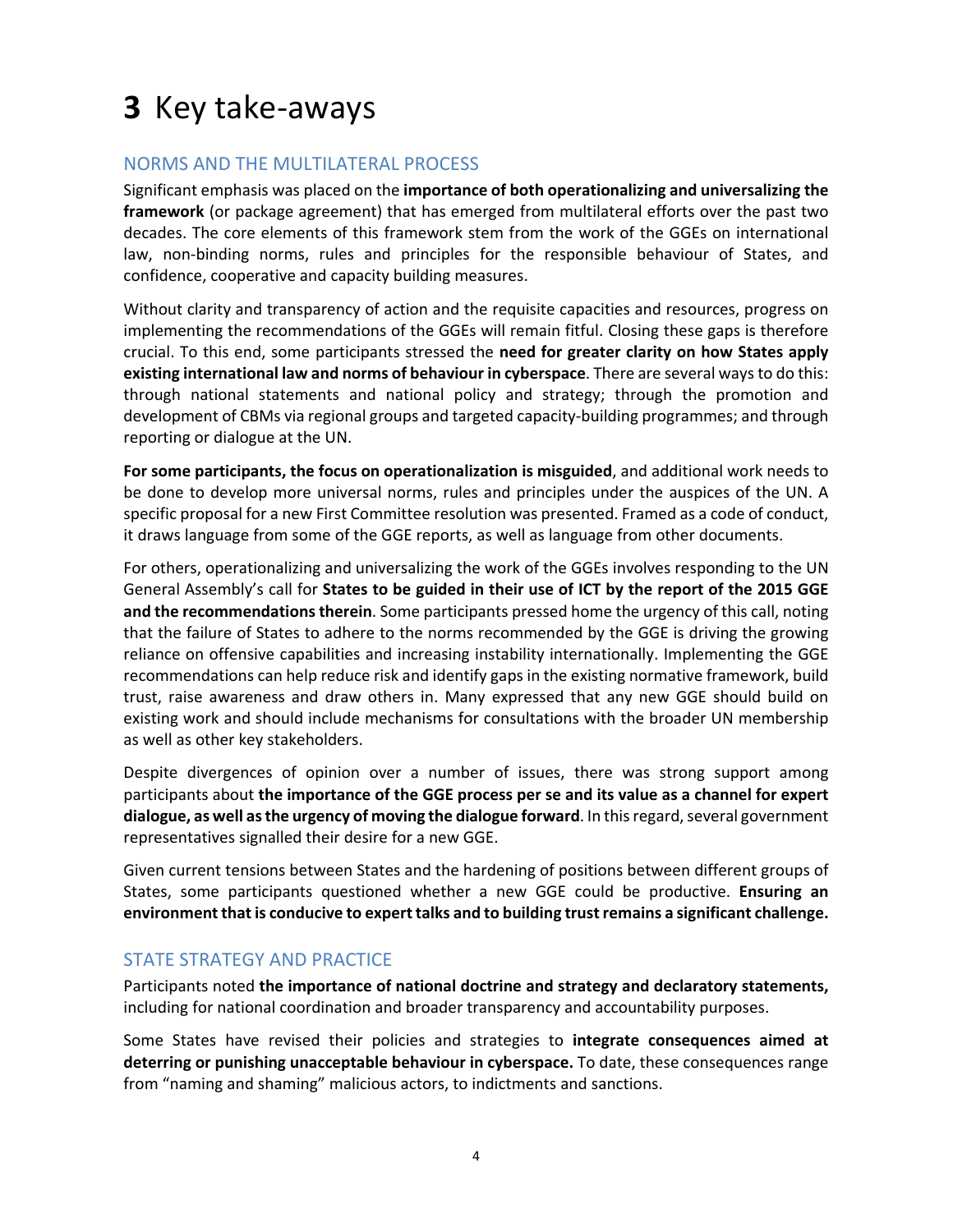The conference discussed the **risks posed by the current shift to more offensive military postures in lieu of strategies centred on defence, security and resilience, risk management and the promotion of norms of restraint**. Concerns raised relate primarily to the fact that strategies weighted towards offense can drive reciprocal action in the form of tit-for-tat escalation, which political institutions may not have the ability to contain. For many participants, this shift in strategy contradicts the stabilizing objectives of the GGE recommendations, as well as the thrust of many national cyber or digital security strategies and associated political statements.

#### CRISIS MANAGEMENT AND CONFLICT PREVENTION

Signalling—a key tool of strategic deterrence—was highlighted as an important element of conflict prevention. Yet, **signalling in this environment is complicated by a number of uncertainties,** including about:

- the offensive capabilities of other States and their willingness to use them;
- the alleged precision of the tools and related difficulties in calibrating their effects, which in turn challenges the ability to shape a proportionate response; and
- the lifecycle of the tools—reverse engineering of offensive tools can either render the tools useless or facilitate their spread, depending on the time it takes to fix the vulnerability that has been exploited.

In short, many participants view deterrence in the cyber realm as either misapplied or lacking maturity and as a result high risk and potentially destabilizing.

At the multilateral level, **a number of crisis management and confidence‐building mechanisms are slowly maturing**. Decision makers are increasingly aware of the importance of the ICT/cyber dimension in the event of a crisis or conflict. They understand the need to bolster existing mechanisms, so as to strengthen trust and cooperation between States, and avoid or manage escalation. Underpinning these mechanisms with secure and resilient components and systems, as well as the requisite capacities and resources, is crucial.

**Progress in operationalizing these mechanisms differs significantly within and across regions**. In some regions where institutions and trust are strong and resources readily available, a number of mechanisms are already in place. Other regions have had to prioritize, focusing on basic measures such as points‐of‐contact or bilateral cooperation agreements for incident response purposes and to facilitate information sharing. In some cases, these mechanisms have been put in place only after a serious incident has occurred. In other cases, the absence of conflict or serious ICT incidents inhibits prioritization and the allocation of adequate resources. The experiences of States that have managed major incidents are important for strengthening policy and technical expertise in other countries.

In the future it will be important to ensure that all regional organizations have some form of **working group for discussing CBMs and crisis management**, as well as obstacles to their effective implementation. Enabling cooperation across these working groups will be equally important given the global nature of the challenges at hand.

At the bilateral level, developments both within and beyond the ICT environment are making it increasingly difficult to open and sustain channels of dialogue and engagement. Targeted and **tailored crisis management mechanisms between appropriate diplomatic and/or military counterparts are lacking.** For some participants, the major powers bear a large proportion of responsibility for ensuring their actions do not lead to conflict. Participants drew important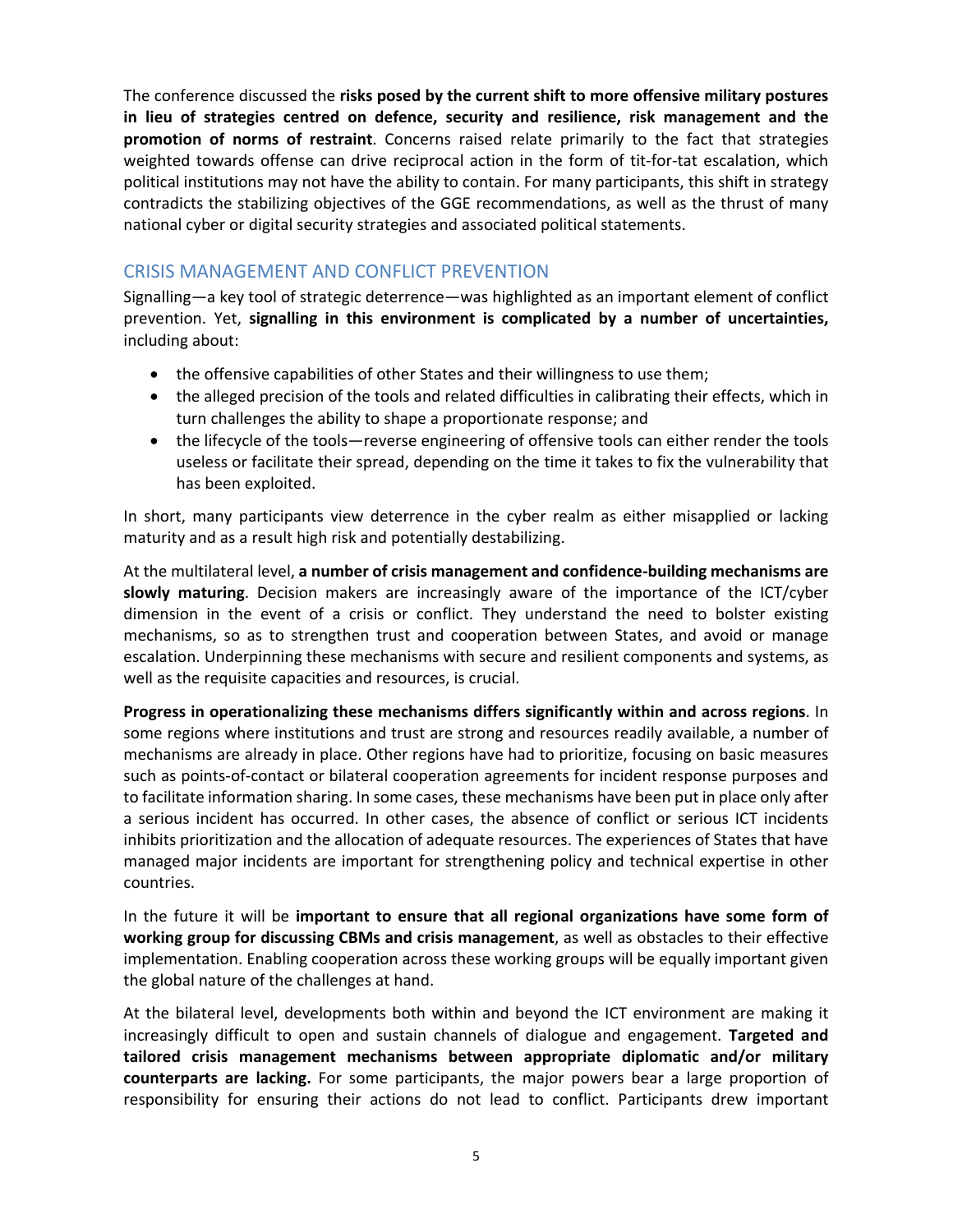inferences for crisis management and confidence building from existing bilateral agreements<sup>4</sup>, while cautioning about the limitations of applying them to the ICT environment.

**Ensuring that crisis management and conflict prevention tools remain adaptable and responsive to the current international context is critical; as is avoiding the politicization of such mechanisms**, so they are allowed to mature and so trust between parties can grow. In addition, any mechanism created will only be robust if it is understood, accepted, internalized, and implemented.

Needless to say, **not all States view State‐on‐State ICT‐related conflict as their most pressing priority.** At the same time, the reality that their territory might be used to conduct or route malicious ICT activity could unwittingly involve them in a situation of escalating tensions for which they need to prepare. Basic preparedness is also crucial for dealing with incidents outside the realm of conflict and in this, the private sector and technical experts and associations play a crucial role.

#### **GOVERNANCE**

**A key theme discussed throughout the day was the inadequacy of our institutions—national, sub‐ national and multilateral—and our policy tools** for dealing with the nature of the challenges we have to confront. The challenge of keeping pace with advances in technology is even greater as different technologies advance and converge, creating novel challenges for our societies. The disparities in our populations and national contexts make it difficult to shape policies that respond to the interests of everyone. More sustained discussion of the adaptability of domestic and global institutions and policy instruments to current technological realities is crucial.

At the international level, **the absence of any formal governance structure for this area was also**  raised as a challenge. Since the early 2000s, most societies have undergone rapid digitalization. Ensuring predictability or trust in the infrastructure on which the increasingly digitalized global economy is sustained is therefore a critical component of international security and stability. In the absence of a global governance structure in this area, participants discussed the feasibility of establishing a hybrid structure similar to the International Civil Aviation Organization (ICAO)—which has a consultative mechanism with its private sector equivalent.

#### TECHNOLOGY DILEMMAS AND THE PRIVATE SECTOR

**Participants highlighted a number of trends stemming from the vulnerabilities in ICT products and services.** These include the rise in advanced persistent threats (APT) by both State and non‐State actors from all corners of the world; the growing professionalization of illicit activity online, which now involves serious organized crime and mafia groups who exchange business models and information, and compete for access to and provision of services; increasing attacks on industrial control systems; an increase in the number of botnets running on devices that form part of the "Internet of Things" (IoT) and most of which are insecure by design; and, of course, their potential exploitation by intelligence and military services for offensive purposes.

**The private sector plays a crucial role** in responding to these developments. For instance, experiences from the energy sector have demonstrated that effective collaboration between government and the private sector is both crucial and possible and that such collaboration can be anchored in clear policy and a clear definition of roles and responsibilities.

<sup>4</sup> Examples of such agreements include: the Agreement on the prevention of incidents at sea (1972); the Agreement on the prevention of nuclear war (1973); the Agreement on the prevention of dangerous military activities (late 1989) between militaries; and the more recent MoU on the prevention of flight safety incidents in Syria (2015).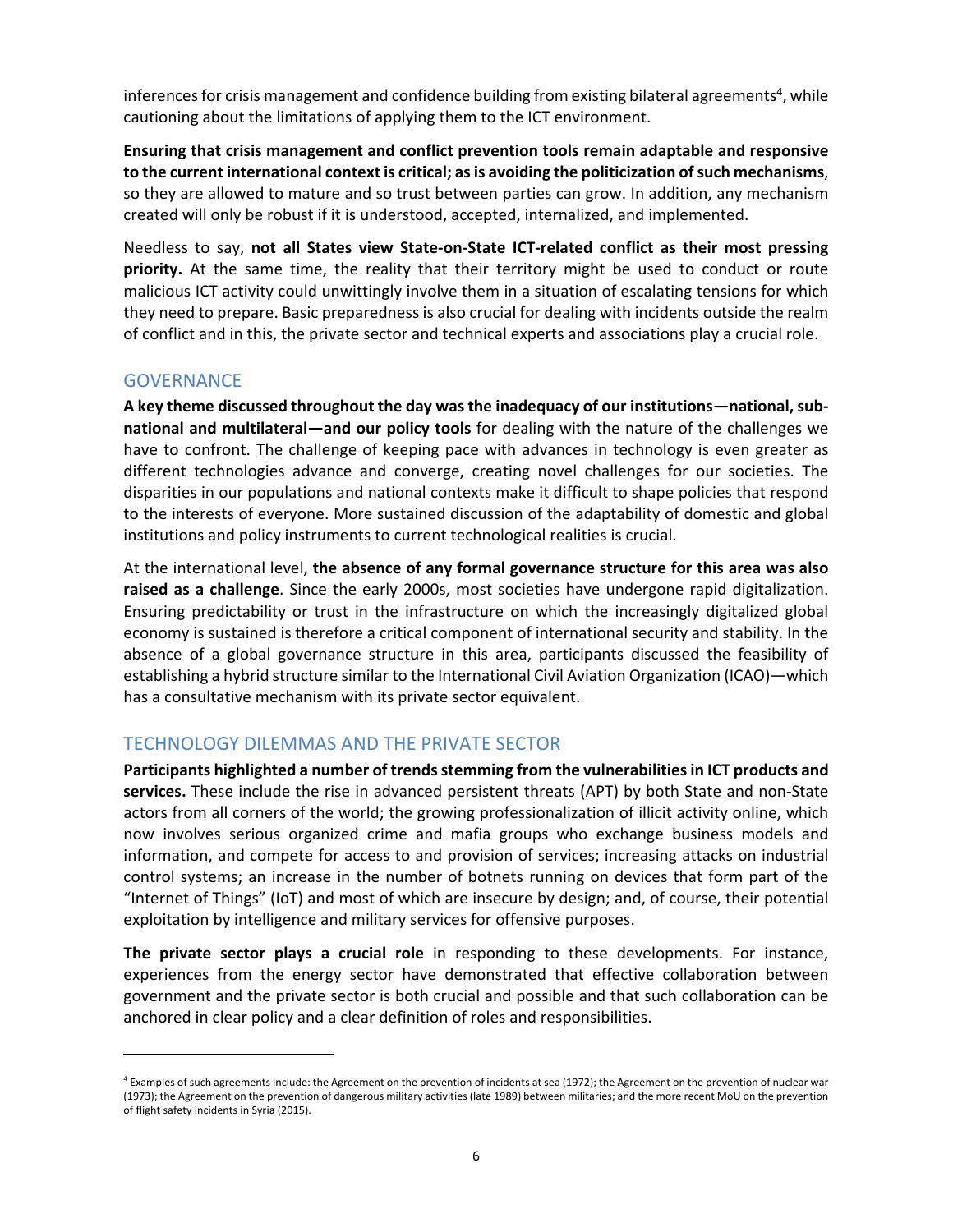Discussions throughout the day laid bare that **it is impossible to talk about security and stability and reducing the risk of conflict without taking a serious look at the ICT sector itself**. Today, even the most secure computer operating systems pose risks once they are networked. Highly vulnerable components of ICT products drive exponential problems as the technologies become integrated into societies. These engines of vulnerability spread through the capital goods sector into critical infrastructures and government and enterprise computing, while business models are based on off‐ loading risk downstream.

Some companies are taking important steps to ensure greater security of their products and services.<sup>5</sup> Yet, these initiatives tend to be fragmented, adopted by only a few companies and only in some settings. Nonetheless, **some initial efforts to provide the policy framing, incentives and disincentives required to induce a broader shift to security and resilience in the ICT market are underway.** 

In this regard, **participants discussed a suggestion for a technology norm that would raise information assurance so as to reduce vulnerabilities and moderate the insecurity dilemmas affecting the international community**. Such an approach would reduce the possibility of using vulnerabilities for offensive purposes and shift the balance to defence. The framework for implementing the norm is an International Vulnerabilities Equities Process (IVEP), which builds on national level VEPs. In addition to identifying relevant actors and responsibilities, organizational modes and priorities, it identifies some of the national policy levers for incentivizing better information assurance and resilience and building a trusted architecture; and how existing public and private mechanisms can be used to implement the norm internationally.

**Other technology‐related dilemmas discussed during the conference centred on the IoT and developments in different sub‐fields of artificial intelligence**, each of which pose serious risks to security and stability for which we are not yet prepared in policy, normative or operational terms. More targeted discussion on these risks and their links to the broader international cyber security and stability debates are urgently required.

#### ROLES AND RESPONSIBILITIES

Undoubtedly **States carry primary responsibility for national security**. The latter is underpinned by responsibilities towards their citizens (public safety, privacy and other rights) and with regard to other States. At the same time, **discussions exposed the important roles and responsibilities of other actors in strengthening security and stability within and beyond national borders.** The UN GGE reports provide several entry points for this engagement, as do many other initiatives.

<sup>5</sup> For example, Norilsk Nickel's critical infrastructure initiative; Microsoft's Tech Accord, Siemen's Charter of Trust, Kaspersky's Transparency Initiative.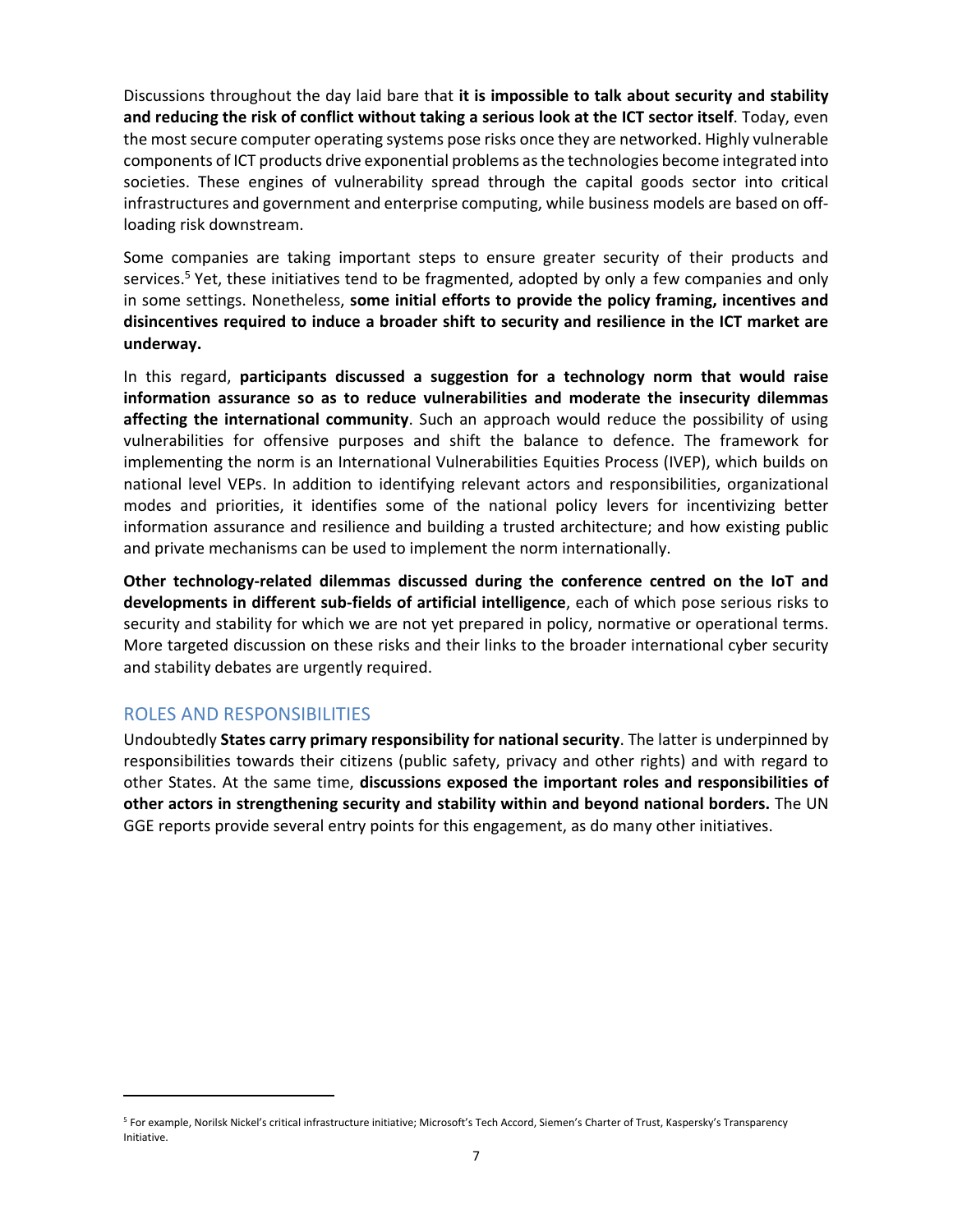# Annex 1

## Agenda

#### **Welcome and Opening Remarks**

Michael Møller, Director‐General, United Nations Office at Geneva Renata Dwan, Director, UNIDIR

#### **Session 1. Preventing and Mitigating the Risk of Conflict Stemming from the Malicious Use of ICT: Insights into Current State Strategy and Practice**

Moderator — Sean Kanuck, Director of Cyber, Space and Future Conflict, The International Institute for Strategic Studies

- Chuanying Lu, Senior Fellow, Institute for Global Governance Studies, Shanghai Institute for International Studies
- Michelle Price, Chief Executive Officer, AustCyber
- **Dieg Shakirov, Expert on Foreign Policy and Security, Center for Strategic Research**
- Rafal Rohozinski, Chief Executive Officer, The SecDev Group

#### **Session 2. Regional Opportunities and Mechanisms to Prevent and Mitigate Cyber Conflict**

Moderator — Paul Cornish, Associate Director, Oxford Martin Fellow, The Global Cyber Security Capacity Centre

- **Katherine Getao, ICT Secretary, Ministry of ICT of Kenya**
- Nato Goderdzishvili, Head of Legal Department, LEPL Data Exchange Agency, Ministry of Justice of Georgia
- Heli Tiirmaa-Klaar, Ambassador for Cyber Diplomacy, Ministry of Foreign Affairs of Estonia
- Pablo Hinojosa, Strategic Engagement Director, Asia-Pacific Network Information Centre

#### **Session 3. The Role of the Private Sector in Countering the Proliferation of Malicious ICT Capabilities, Tools and Techniques**

#### Moderator — Kerstin Vignard, Deputy Director and Chief of Operations, UNIDIR

- John Mallery, Research Affiliate, Computer Science & Artificial Intelligence Laboratory, Massachusetts Institute of Technology
- Nicolas Mazzucchi, Research Fellow, Fondation pour la Recherche Stratégique
- **E** Liga Rozentale, Director of Cybersecurity Policy, Europe, Microsoft
- Anton Shingarev, Vice President for Public Affairs, Kaspersky Lab

#### **Session 4. Multilateral Processes and Synergies Across Initiatives: Looking Ahead**

Moderator — Camino Kavanagh, Senior Visiting Fellow, Department of War Studies, King's College London

> **Joe Preston, Head of Cyber Diplomacy (Governance & International Law), Cyber** Policy Department, National Security Directorate, Foreign and Commonwealth Office, United Kingdom of Great Britain and Northern Ireland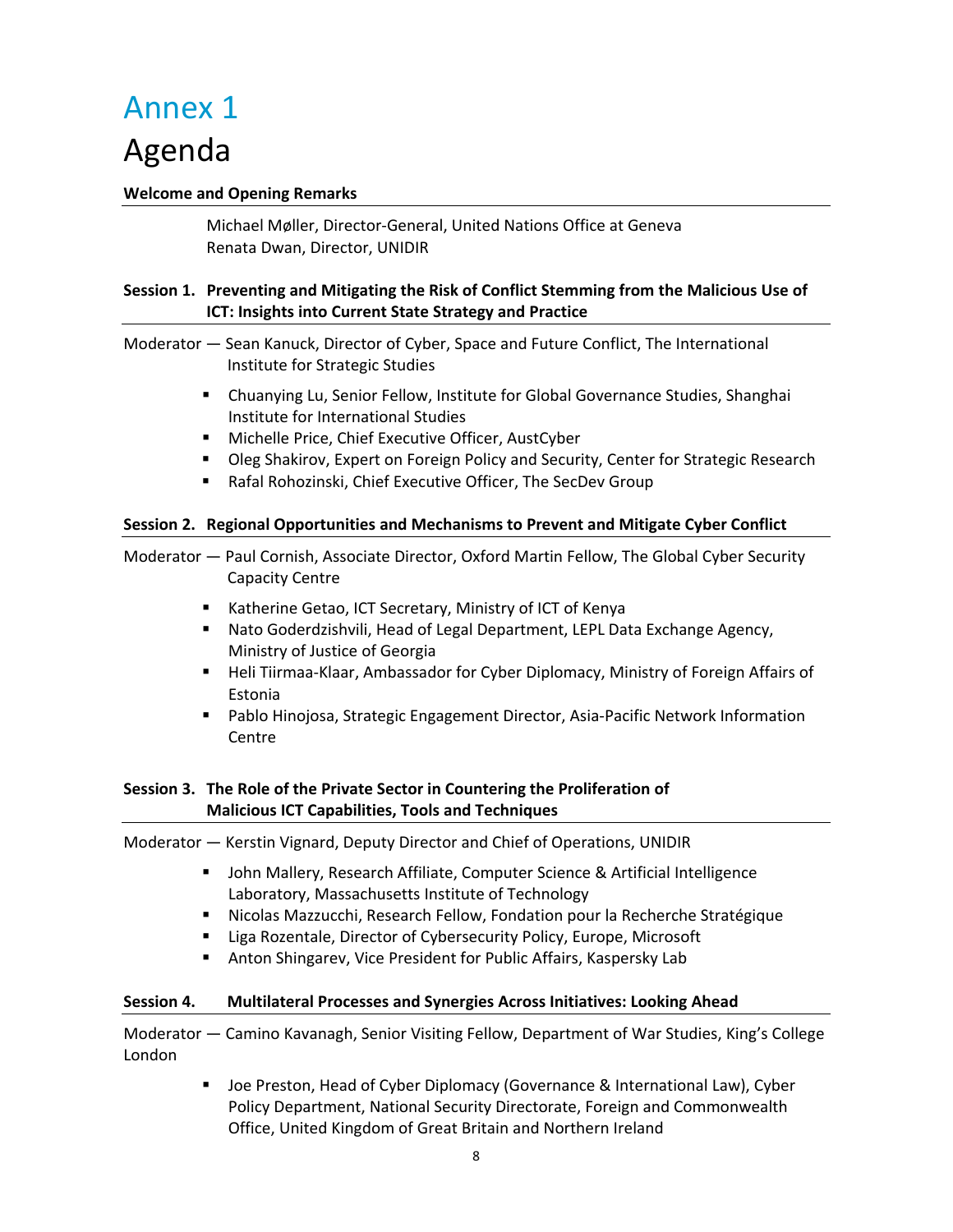- Nadezhda Sokolova, Expert on International Information Security, Department for New Challenges and Threats, Ministry of Foreign Affairs of the Russian Federation
- Carmen Gonsalves, Head, International Cyber Policy, Security Policy Department, Ministry of Foreign Affairs of the Kingdom of the Netherlands
- Amandeep Singh Gill, Executive Director, Secretariat of the High-Level Panel on Digital Cooperation

**Concluding Remarks**